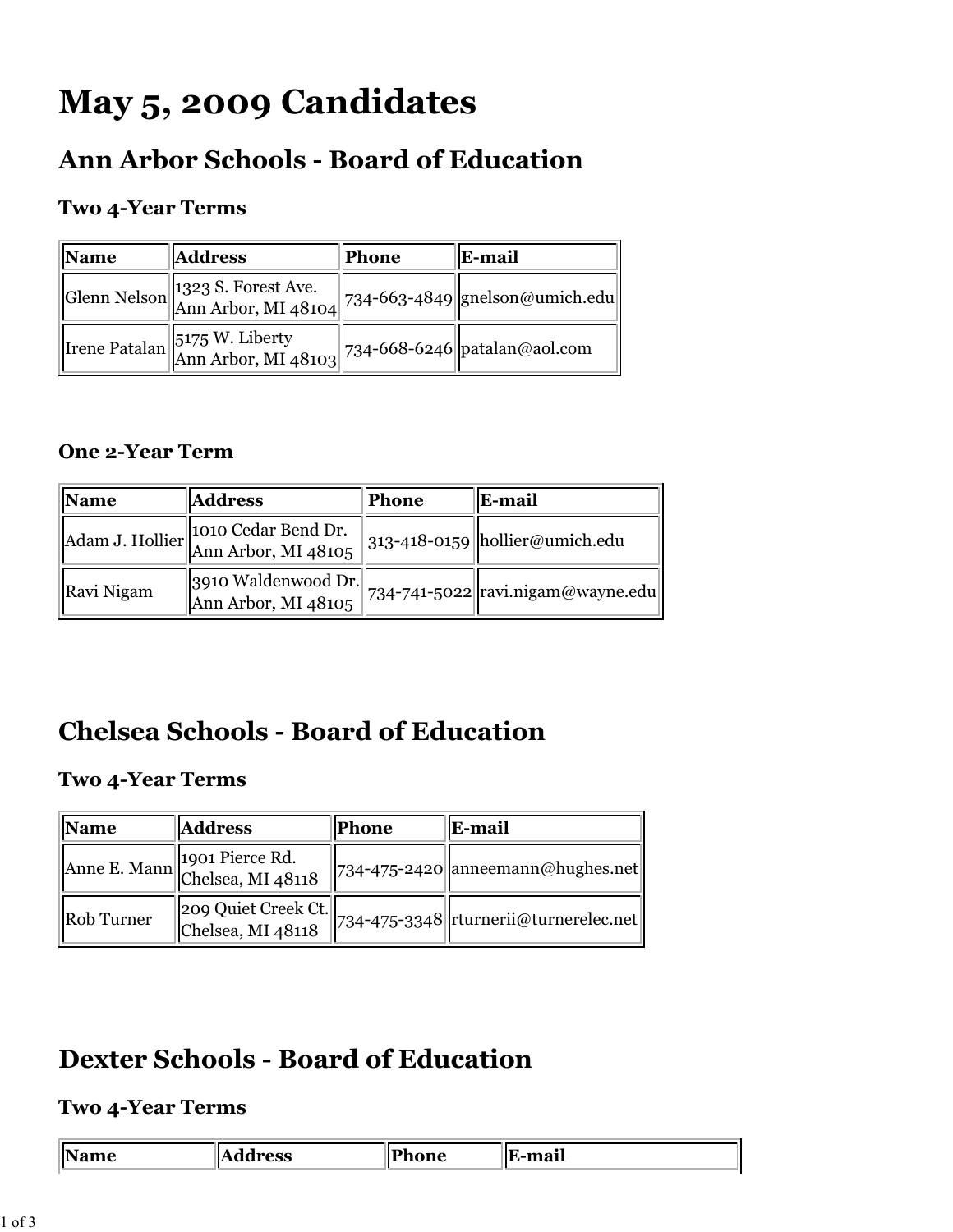| $\kappa$ Kimberly C. Covert $\begin{bmatrix} 3550 \text{ Edison St.} \\ \text{Dexter, MI }_48130 \end{bmatrix}$ |  | $\left\  734 - 426 - 0058 \right\ $ kccovert@yahoo.com                          |
|-----------------------------------------------------------------------------------------------------------------|--|---------------------------------------------------------------------------------|
|                                                                                                                 |  | Michael J. Wendorf 4274 Upper Glade Ct. 734-332-9686 michaelwendorf@comcast.net |

# **Manchester Schools - Board of Education**

### **One 4-Year Term**

| Name | <b>Address</b>                                                  | <b>Phone</b> | E-mail |
|------|-----------------------------------------------------------------|--------------|--------|
|      | Dara Psarouthakis 4759 Jacob Rd. 234-320-9248 dmkpsar@yahoo.com |              |        |

# **Milan Schools - Board of Education**

### **One 4-Year Term**

| <b>Name</b>                                           | <b>Address</b> | Phone | E-mail |
|-------------------------------------------------------|----------------|-------|--------|
| Charles R. Bushart 317 O'Brian Dr. 734-439-1597 $N/A$ |                |       |        |

# **Saline Schools - Board of Education**

### **Two 4-Year Terms**

| <b>Name</b>                                         | <b>Address</b>                                 | Phone | <b>E-mail</b>                                              |
|-----------------------------------------------------|------------------------------------------------|-------|------------------------------------------------------------|
| Amy Cattell                                         | 9535 Sherwood Dr.<br>Saline, MI 48176          | N/A   | N/A                                                        |
| Craig D. Hoeft                                      | 3526 Saline Waterworks Dr.<br>Saline, MI 48176 |       | $734-368-3986$ salinefire@aol.com                          |
| Bari Lynn Livsey 844 Willis Rd.<br>Saline, MI 48176 |                                                |       | $\left\  734 - 429 - 7096 \right\ $ livsey@toplineexec.com |